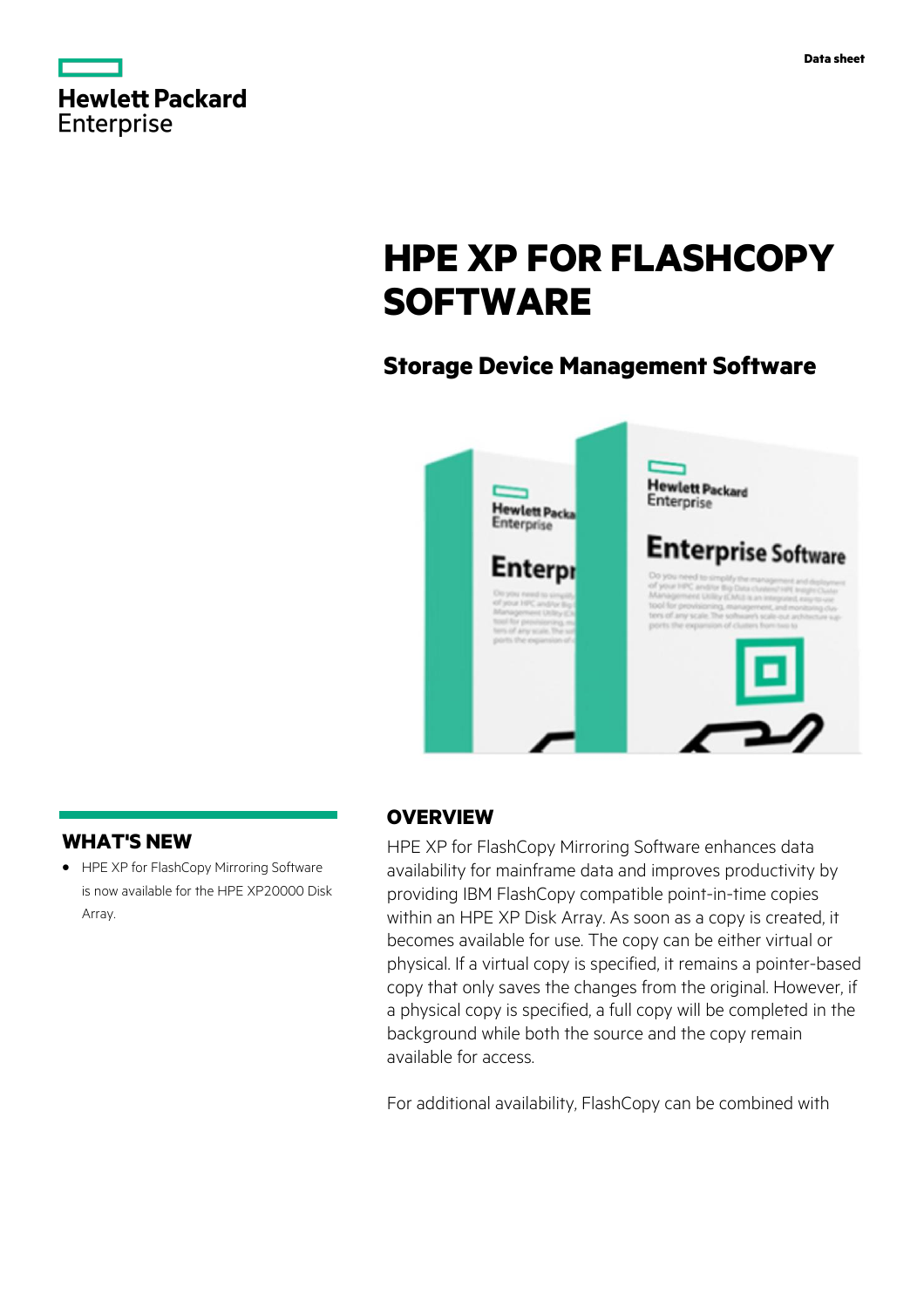Hitachi ShadowImage for Mainframe, Hitachi TrueCopy for Mainframe, Hitachi Universal Replicator for Mainframe, and HPE XP for Compatible Extended Remote Copy.

### **FEATURES**

### **Featured Characteristics**

HPE XP for FlashCopy Mirroring Software enhances data availability by providing additional local copies of important information.

HPE XP for FlashCopy Mirroring Software improves productivity by creating instantly available point-in-time copies of production data for backup, testing, or for use by other applications.

## **Technical specifications HPE XP for FlashCopy Software**

| <b>Supported hardware environment</b> | HPE XP Disk Arrays                                                                                                            |
|---------------------------------------|-------------------------------------------------------------------------------------------------------------------------------|
| <b>Replication distance</b>           | Local                                                                                                                         |
| <b>Replication type</b>               | array based                                                                                                                   |
| Warranty                              | HPE warrants only that the Software media will be free of physical defects for a period of ninety (90) days<br>from delivery. |